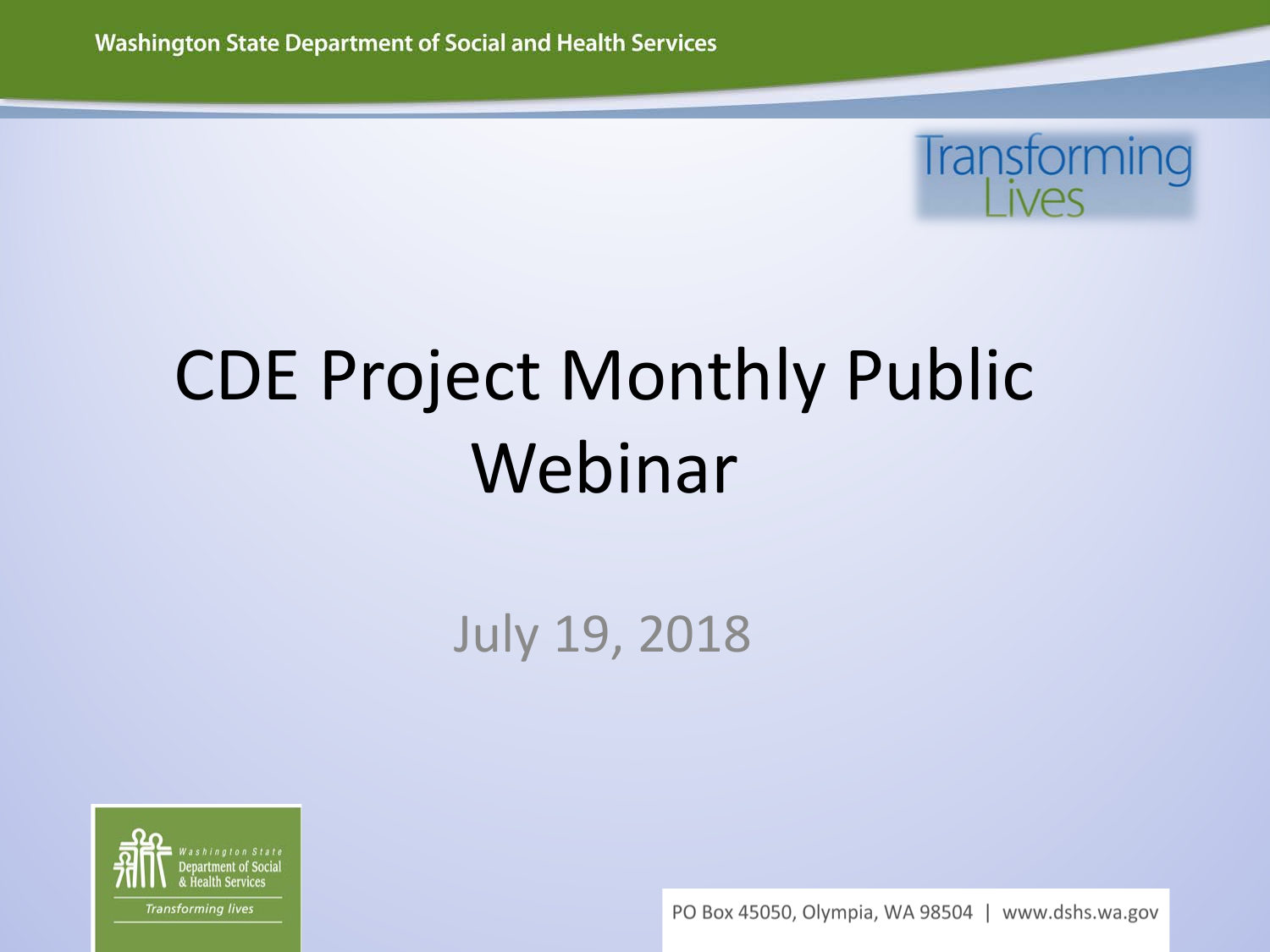### What is the CDE?

The Consumer Directed Employment project will transfer the administrative functions and responsibilities of IP management from DSHS and AAA case management staff to the Consumer Directed Employer.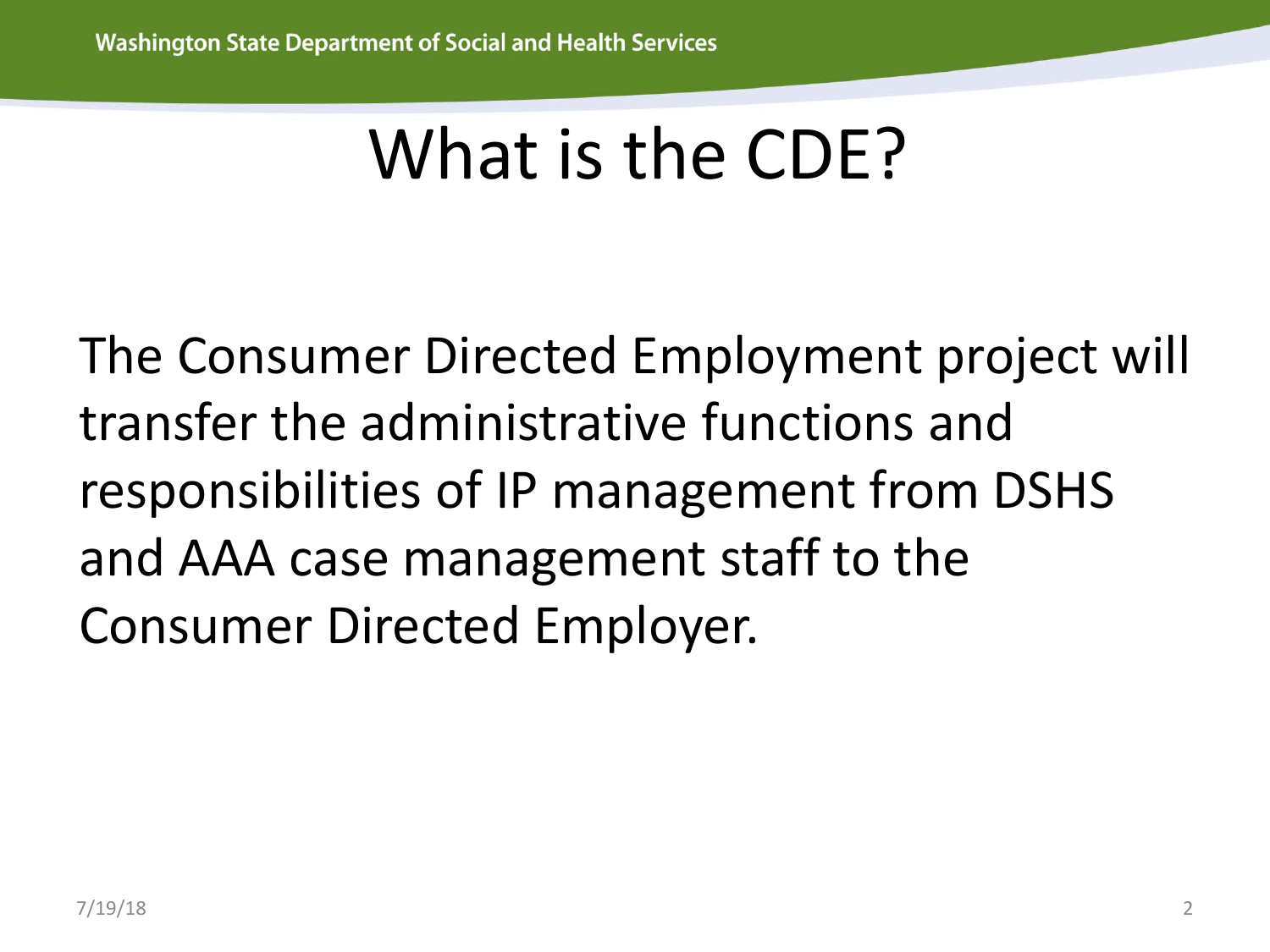### Vision

#### **More Time and Efficiency**

- Participants will have more time from case managers
- Case management staff will have more time to work with participants to support activities to maintain their health and wellbeing.
- IPs will work with a single entity for payroll, tax reporting, credentialing, and other concerns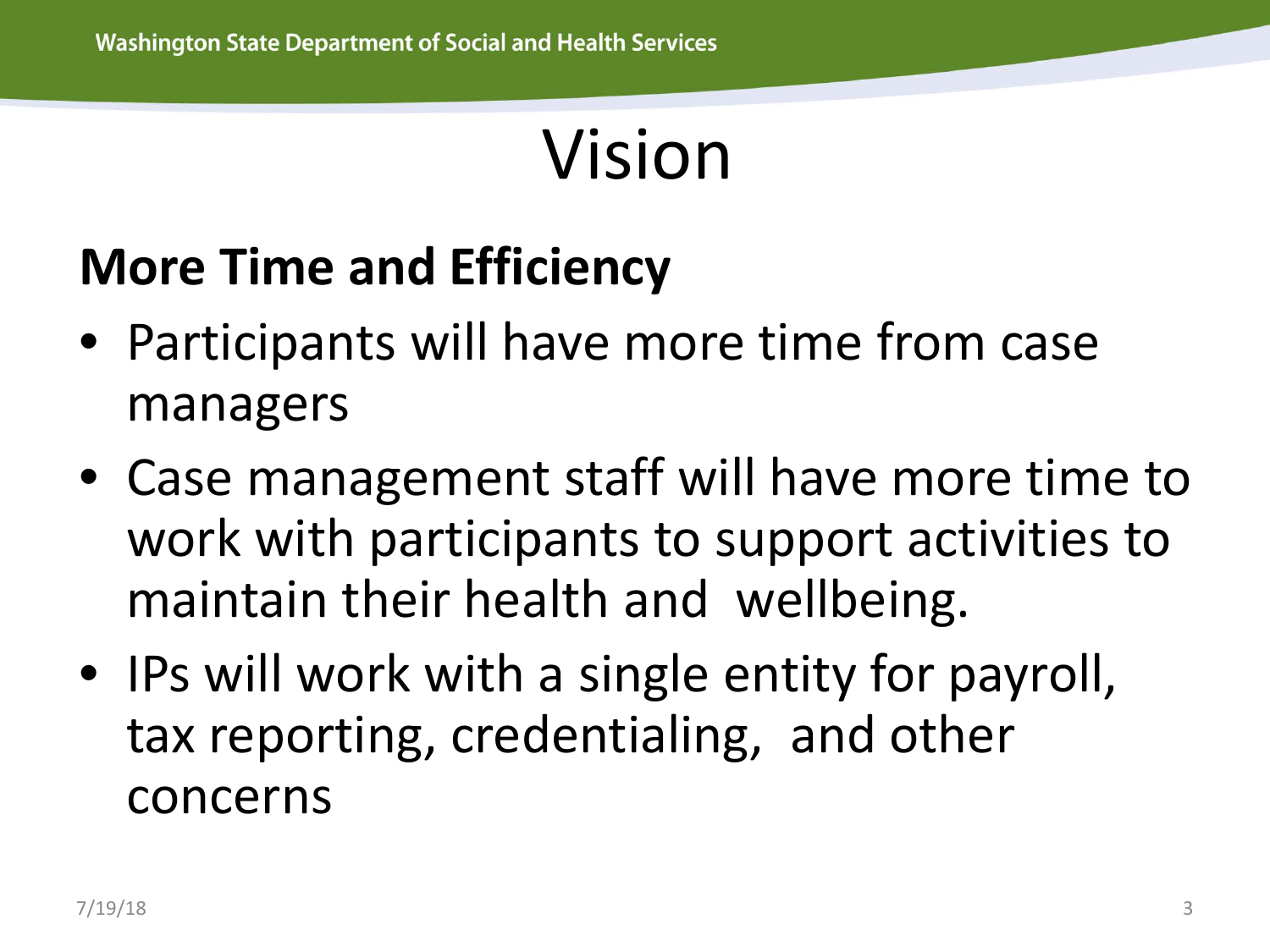# CDE Project Update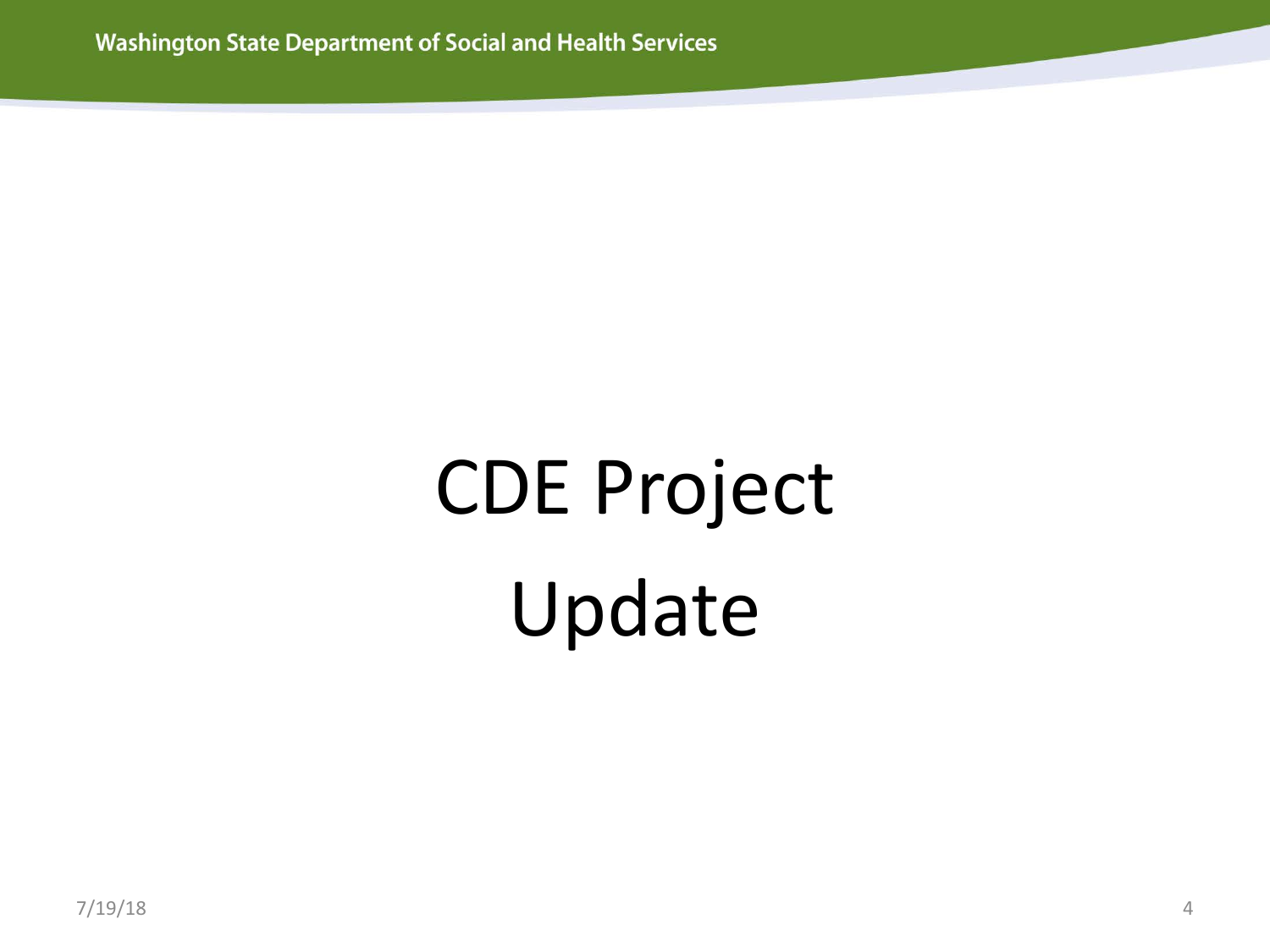## Project Startup and Procurement Prep Schedule

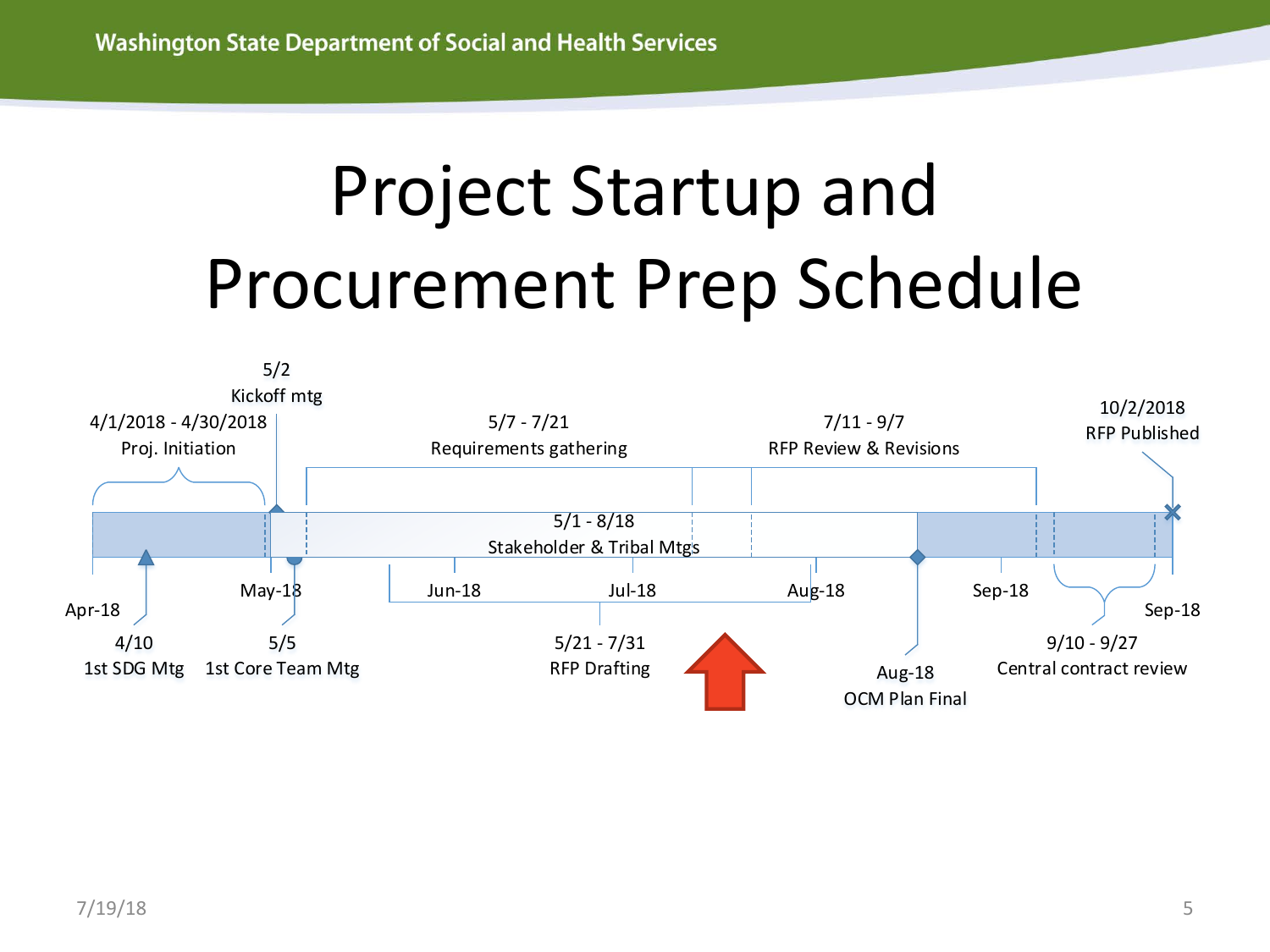#### Recent PM Tasks

- 19 of 19 Requirements sessions complete
- Internal requirements review complete
- 7 of 11 RFP sections in first draft
- 1 RFP Section in review
- Sample contract appoximately 70% complete
- Performance Standards in draft
- Business analyst accepted offer
- Readiness analyst accepted offer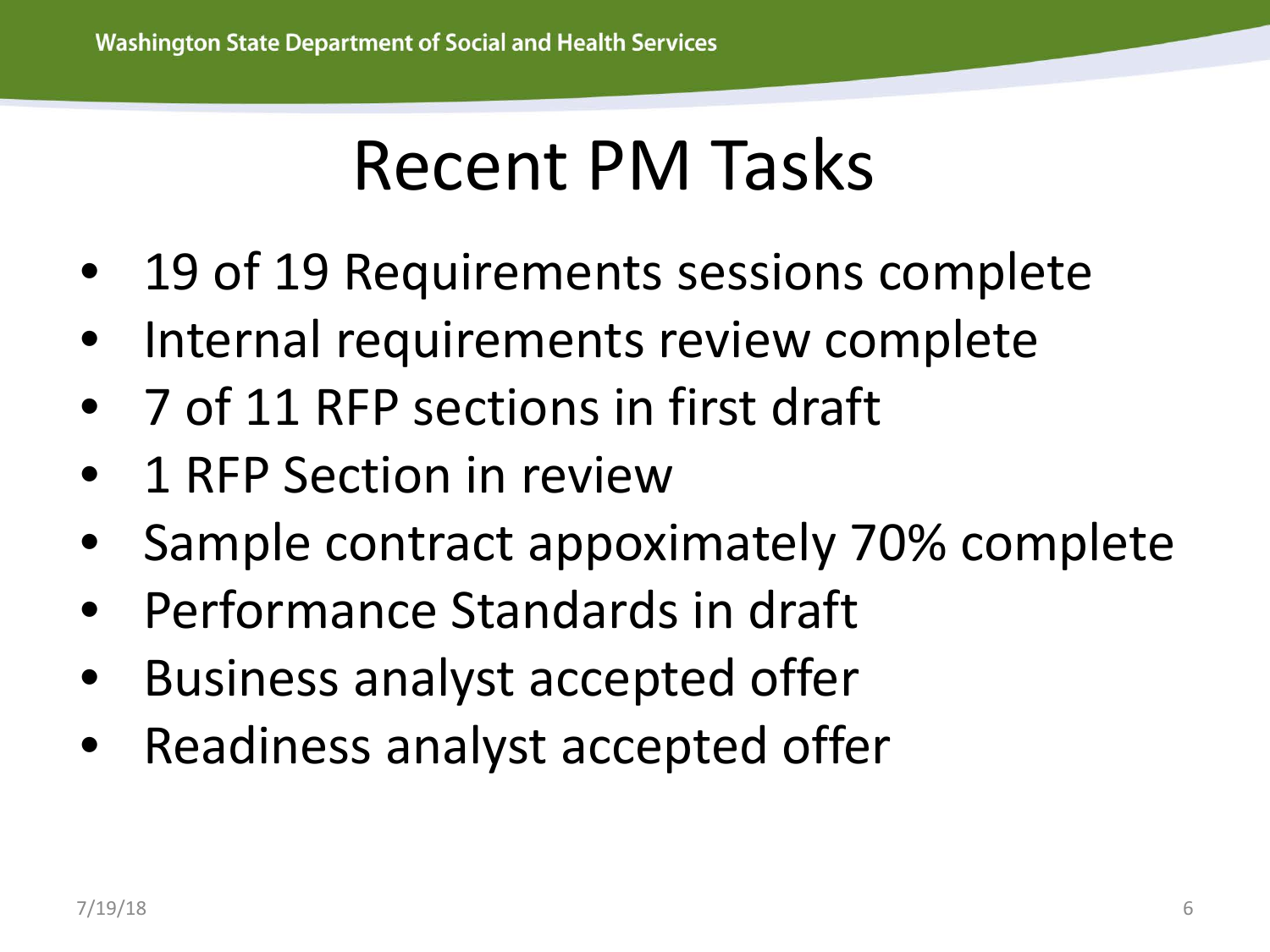### Upcoming Tasks

- More RFP drafting and review
- More Sample Contract drafting and review
- Onboarding new team members
- Last 3 listening sessions
- Recruiting additional business analyst (fall 2018)
- Recruiting additional readiness analyst (fall 2018)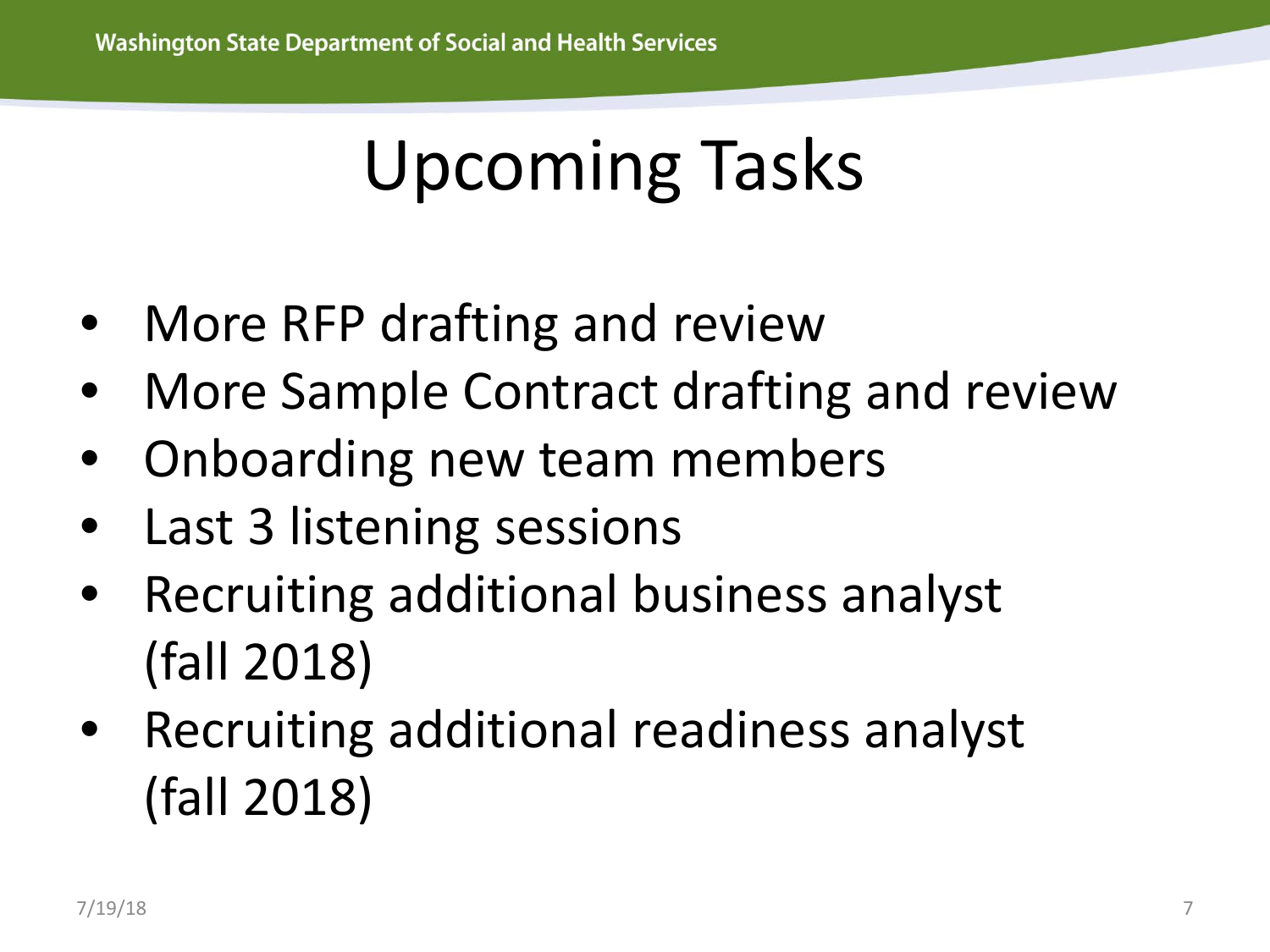### Tribal Engagement

• July 10, 2018

CDE Presentation to Indian Policy and Advisory Council sub-committee

• July 11, 2018

CDE discussion at full Indian Policy and Advisory Council meeting

• Upcoming: November Summit, Roundtables, Consultation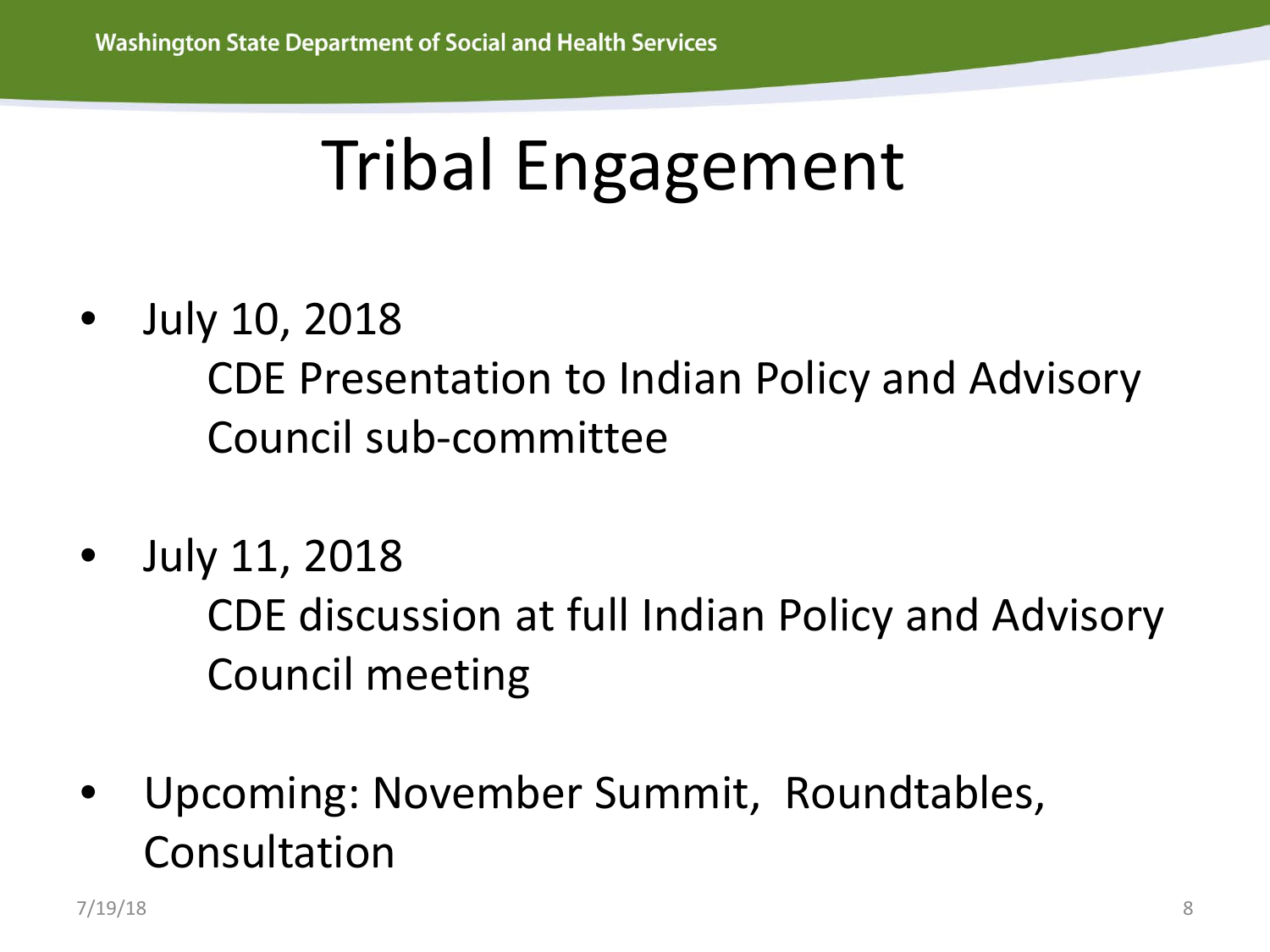### Listening Sessions

- *June 15, 2018: Vancouver from 9:30 a.m. to 12:30 p.m.*
- *June 20, 2018: Lynnwood from 9:30 a.m. to 12:30 p.m.*
- *June 21, 2018: Renton from 1:00 p.m. to 4:00 p.m.*
- **July 25, 2018: Spokane from 9:00 a.m. to 12:00 p.m.**
- **July 26, 2018: Kennewick from 9:00 a.m. to 12:00 p.m.**
- **July 30, 2018: Lacey from 9:00 a.m. to 12:00 p.m.**

The sessions are intended for Individual Providers of personal care, consumers who receive personal care from an Individual Provider, and their families.

Email [CDE@dshs.wa.gov](mailto:CDE@dshs.wa.gov) to register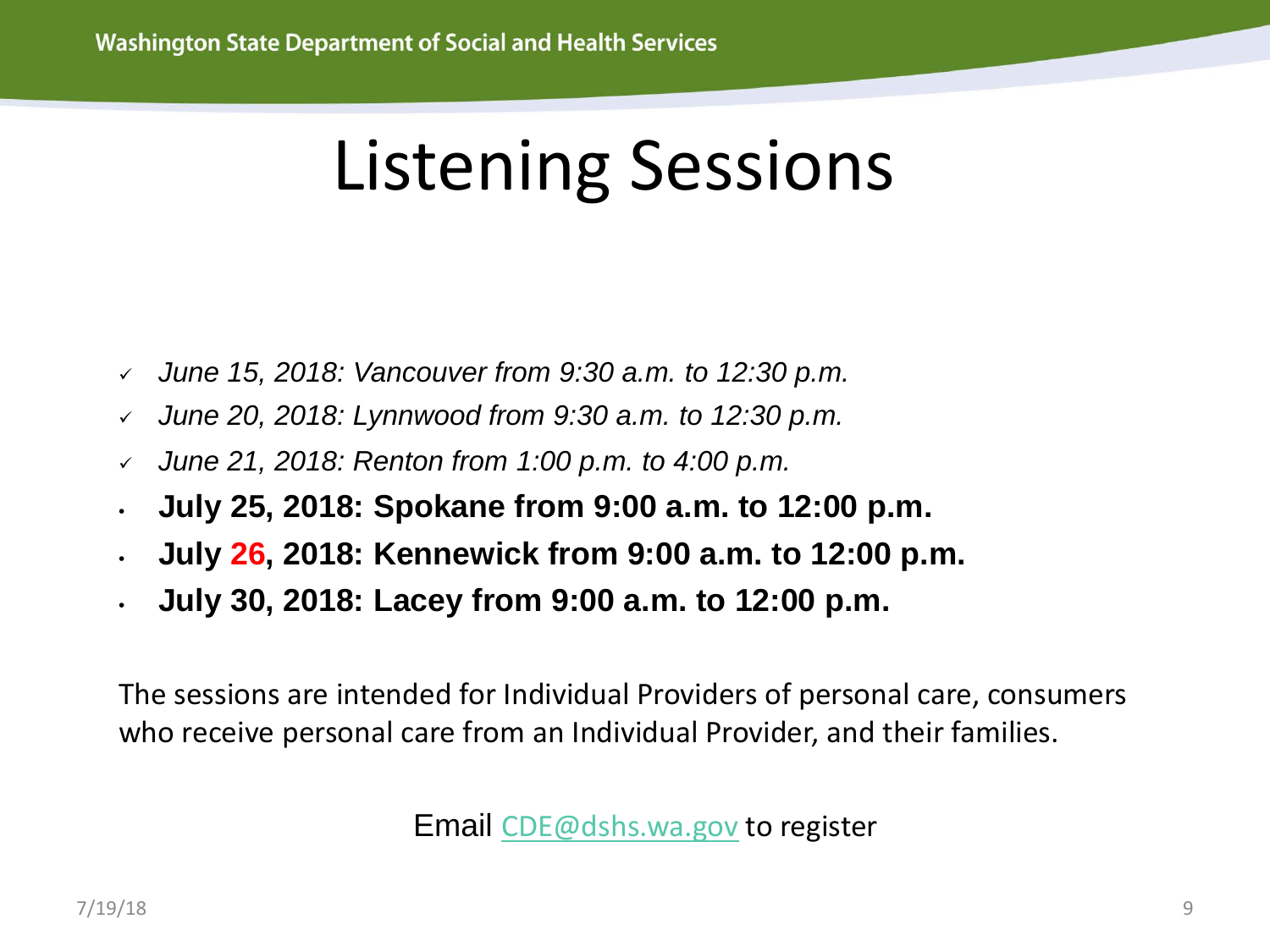### Early Listening Session Themes

- Clear and effective communication processes and protocols
- Clearly defined roles and responsibilities
- Importance of initial and on-going training
- Ease of use and simplicity of systems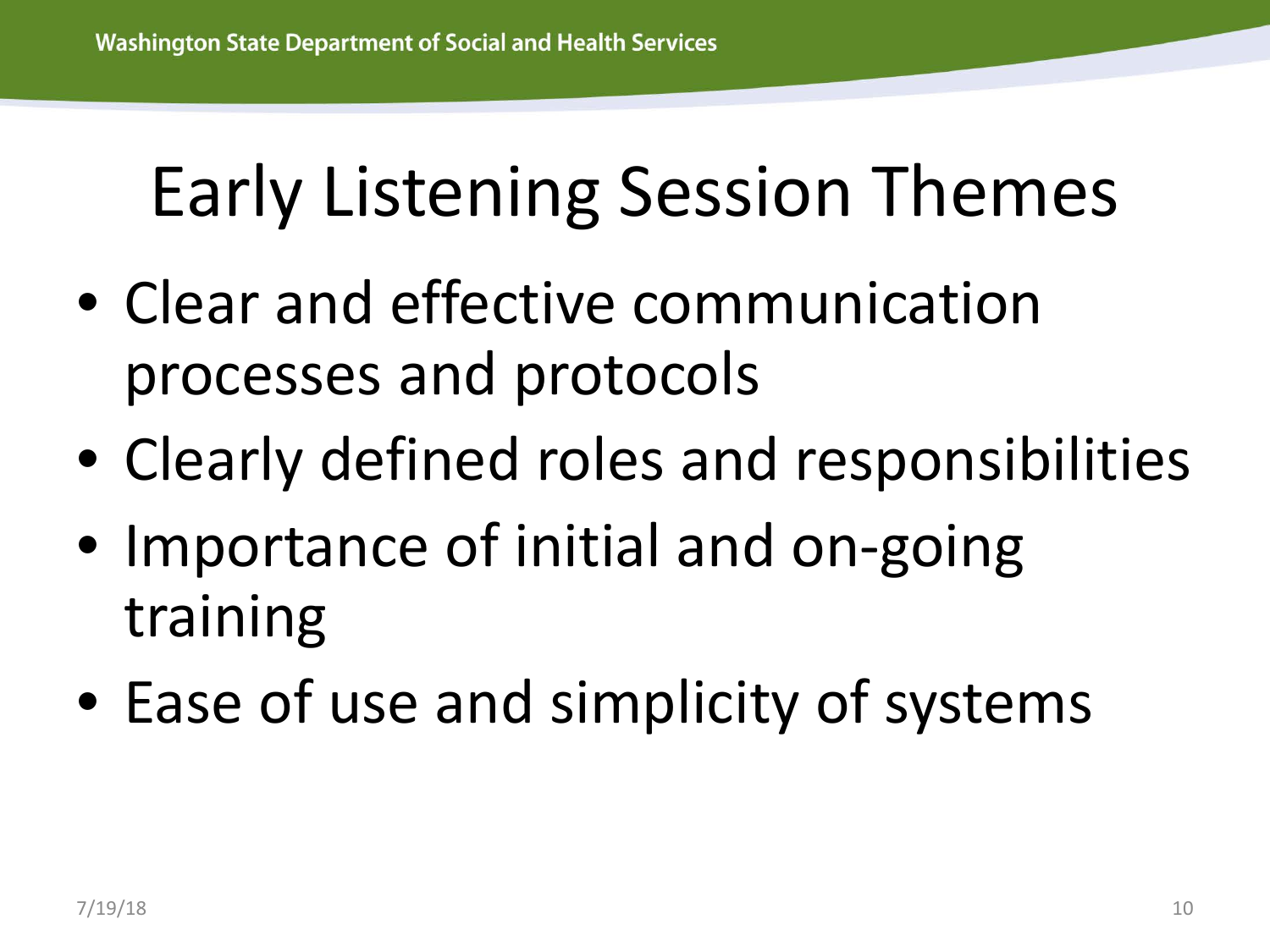### Early Listening Session Themes

- Retain worker autonomy and client flexibility
- Retain relationships with case managers
- Payments must be on time and accurate
- Clear accountability and transparency of the CDE
- Questions about SEIU possibly becoming the CDE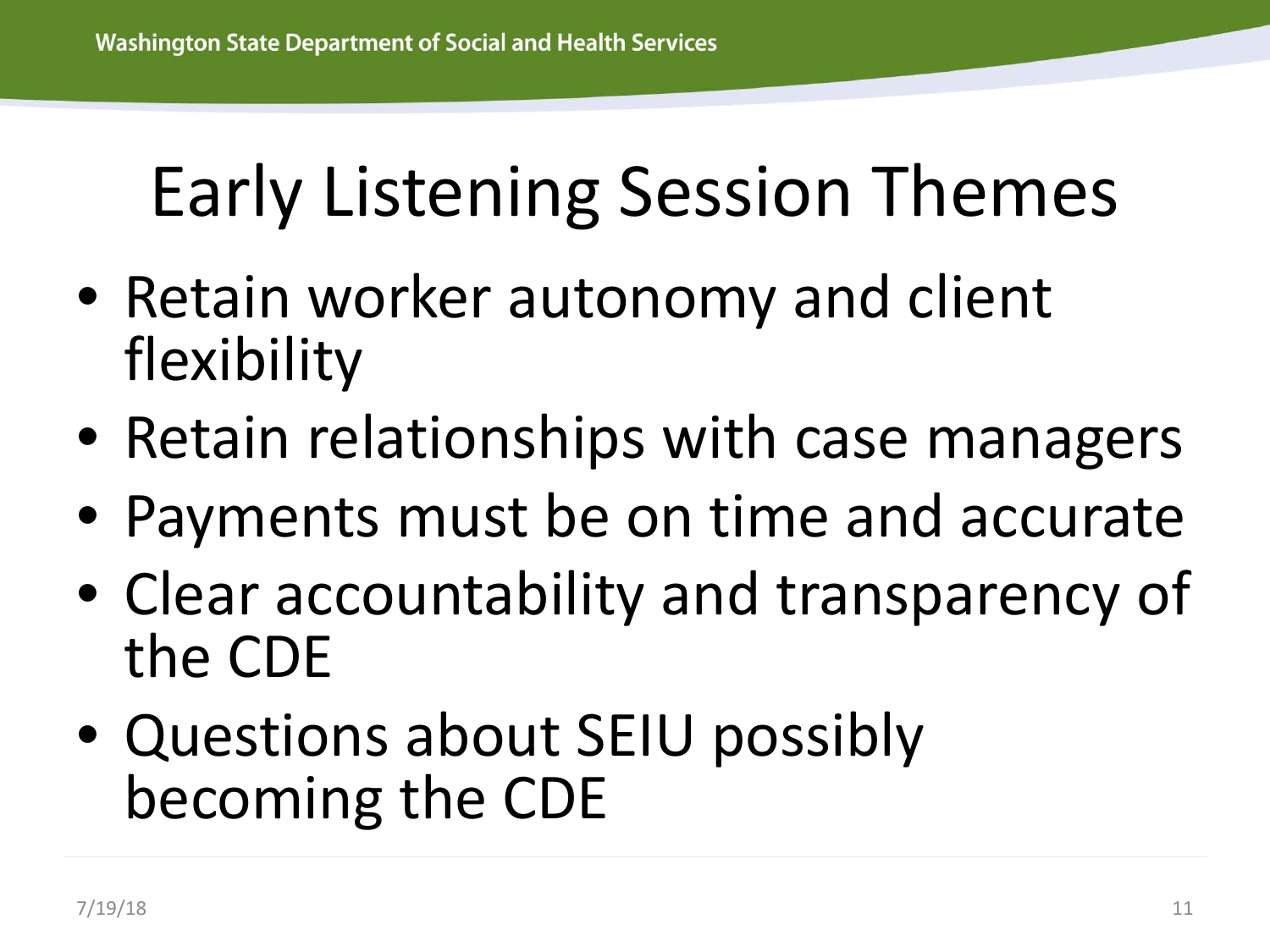#### Strategic Development Group Up-Date

- Next meeting is July 27
- Agenda highlights:
	- Minimum qualifications for bidders discussion
	- o Avatars
	- Develop last foundational principle on user engagement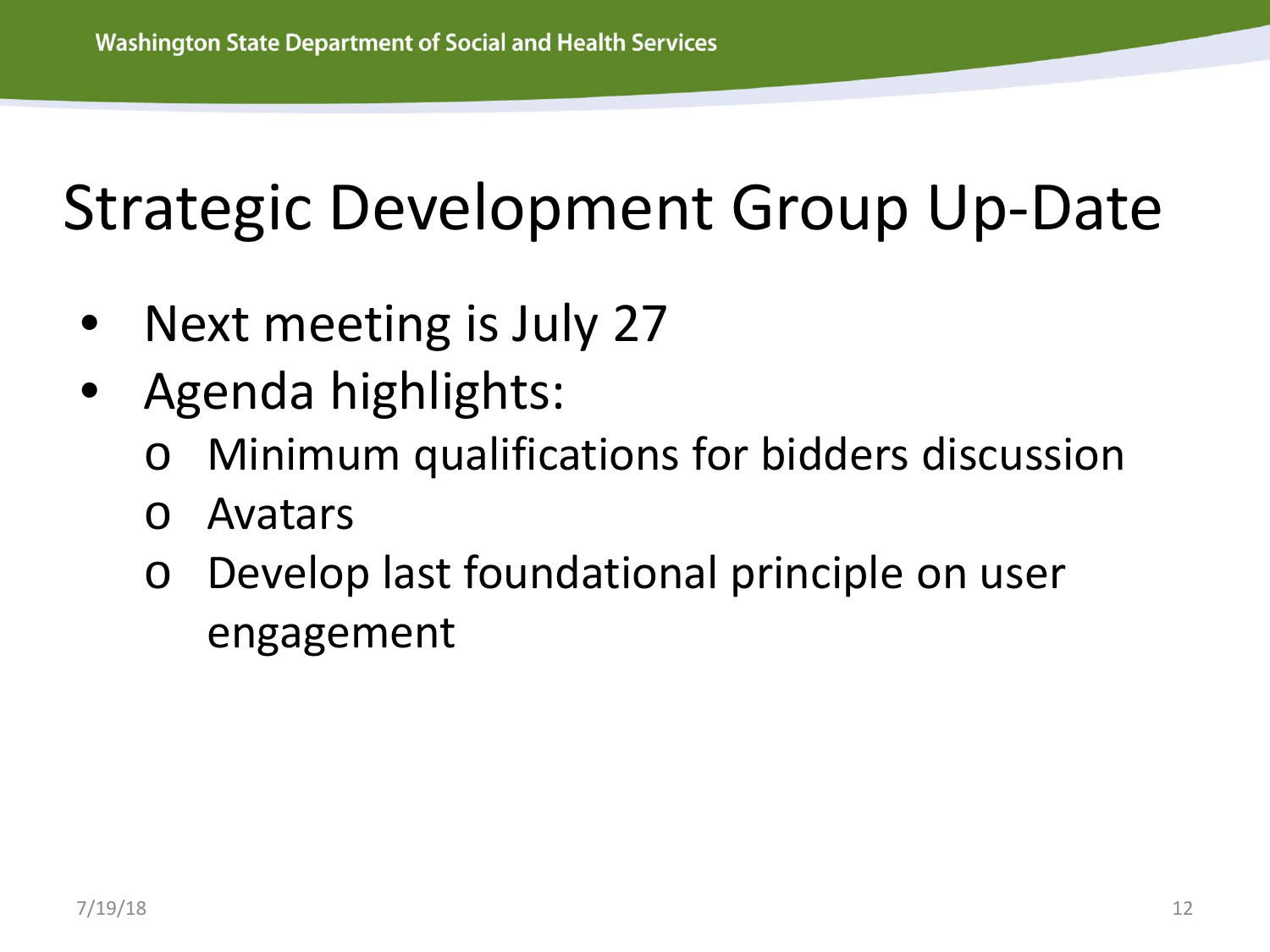### Questions from the June Webinars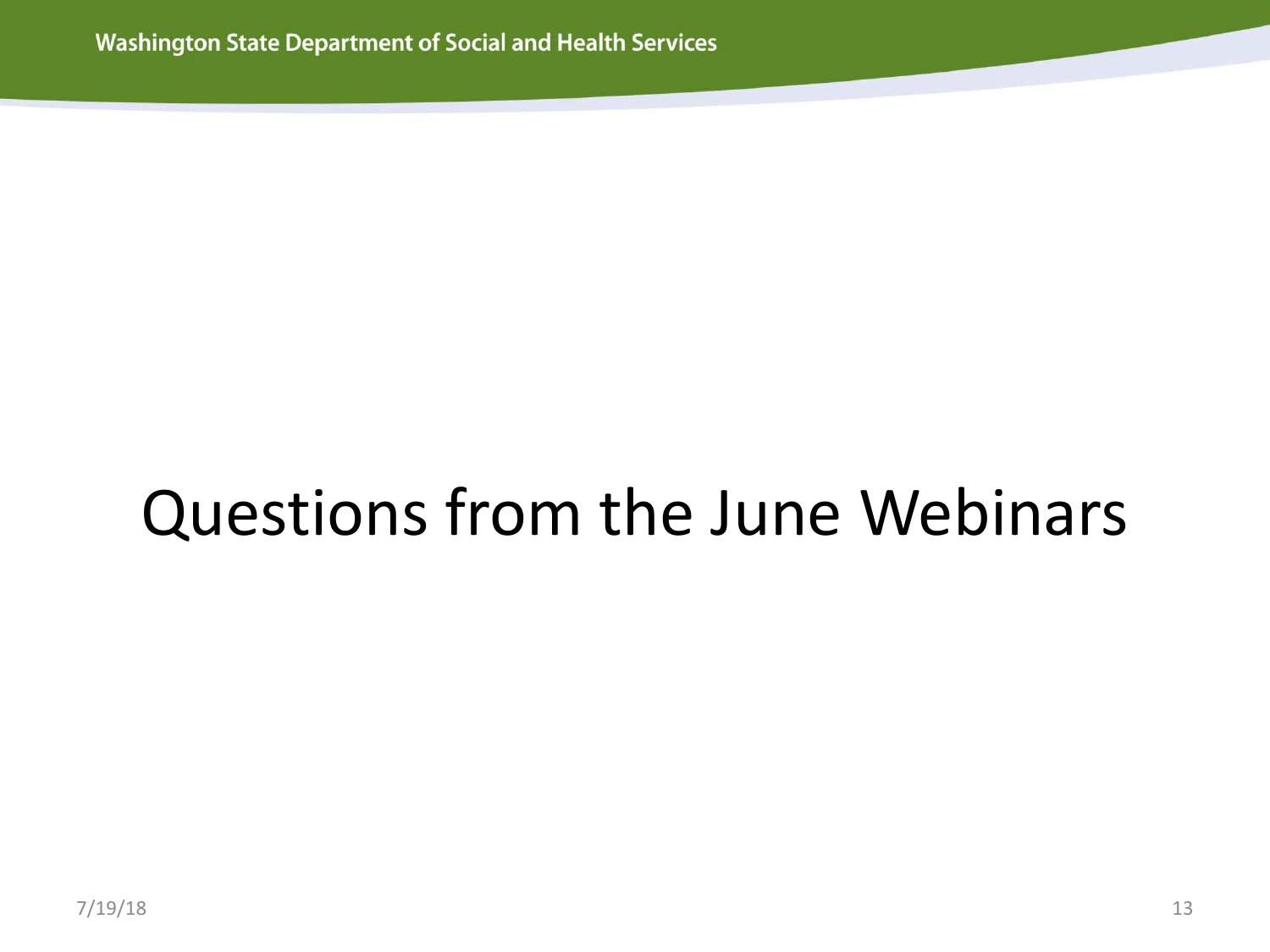#### **Q: What should I select on GovDelivery to receive info on the CDE project?**

 $\mathsf{A}$ :

#### **Subscription Topics**

 $\Box$  Aging & Long-Term Support Administration

 $\Box$  News & Resources

 $\Box$  ALTSA News

 $\Box$  Dementia / Alzheimer's

 $\Box$  Kinship Care

 $\Box$  Medicaid Transformation Demonstration

 $\Box$  Mental Health Transformation

□ Traumatic Brain Injury Council

☑ Consumer Directed Employer

□ Electronic Visit Verification for Home Care Agencies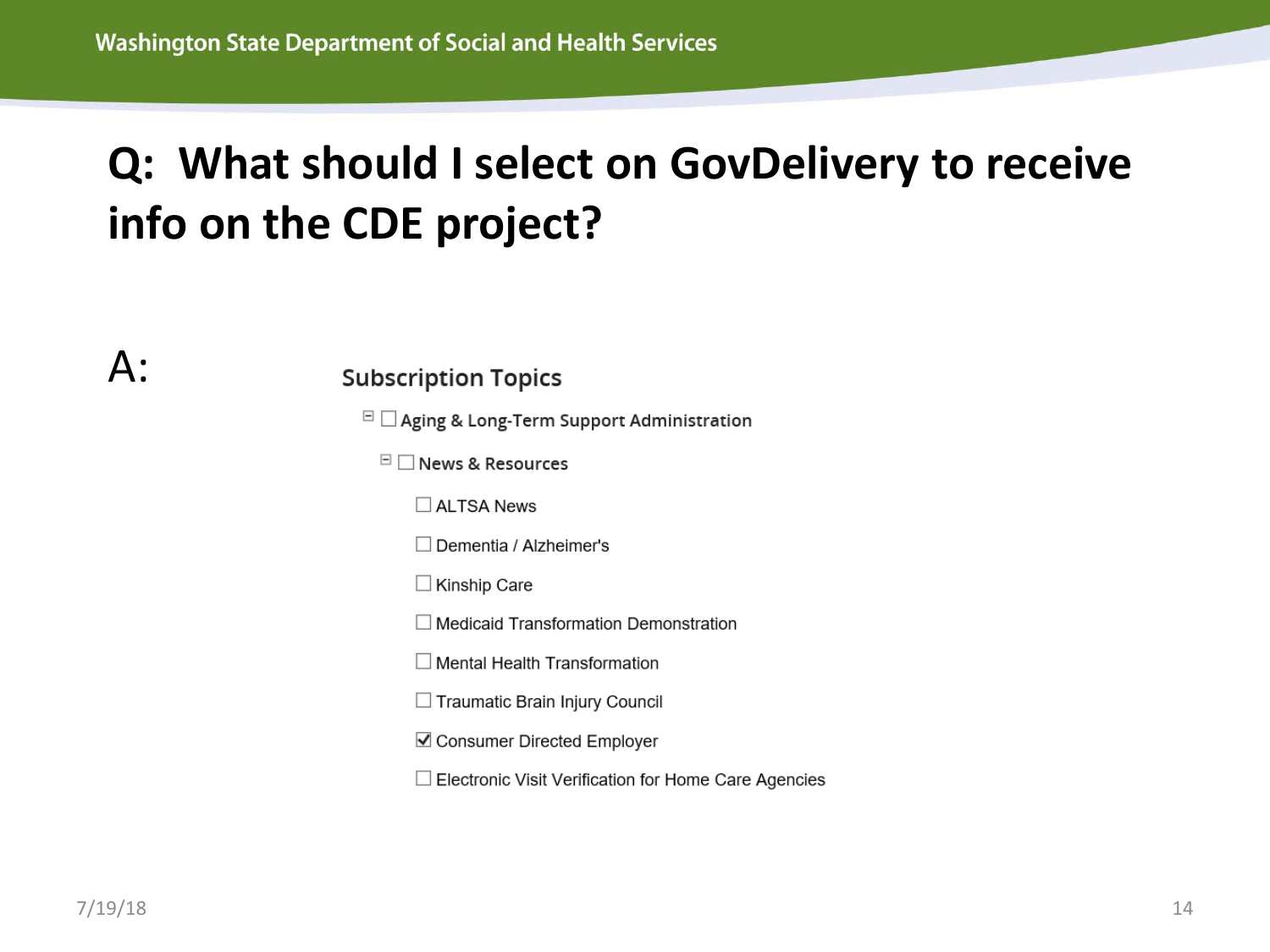#### **Q: How long will the CDE be in place before Electronic Visit Verification is expected to be live?**

A: The CDE will implement Electronic Visit Verification at the same time the CDE goes live. The date the CDE goes live will be no earlier than July 1, 2020.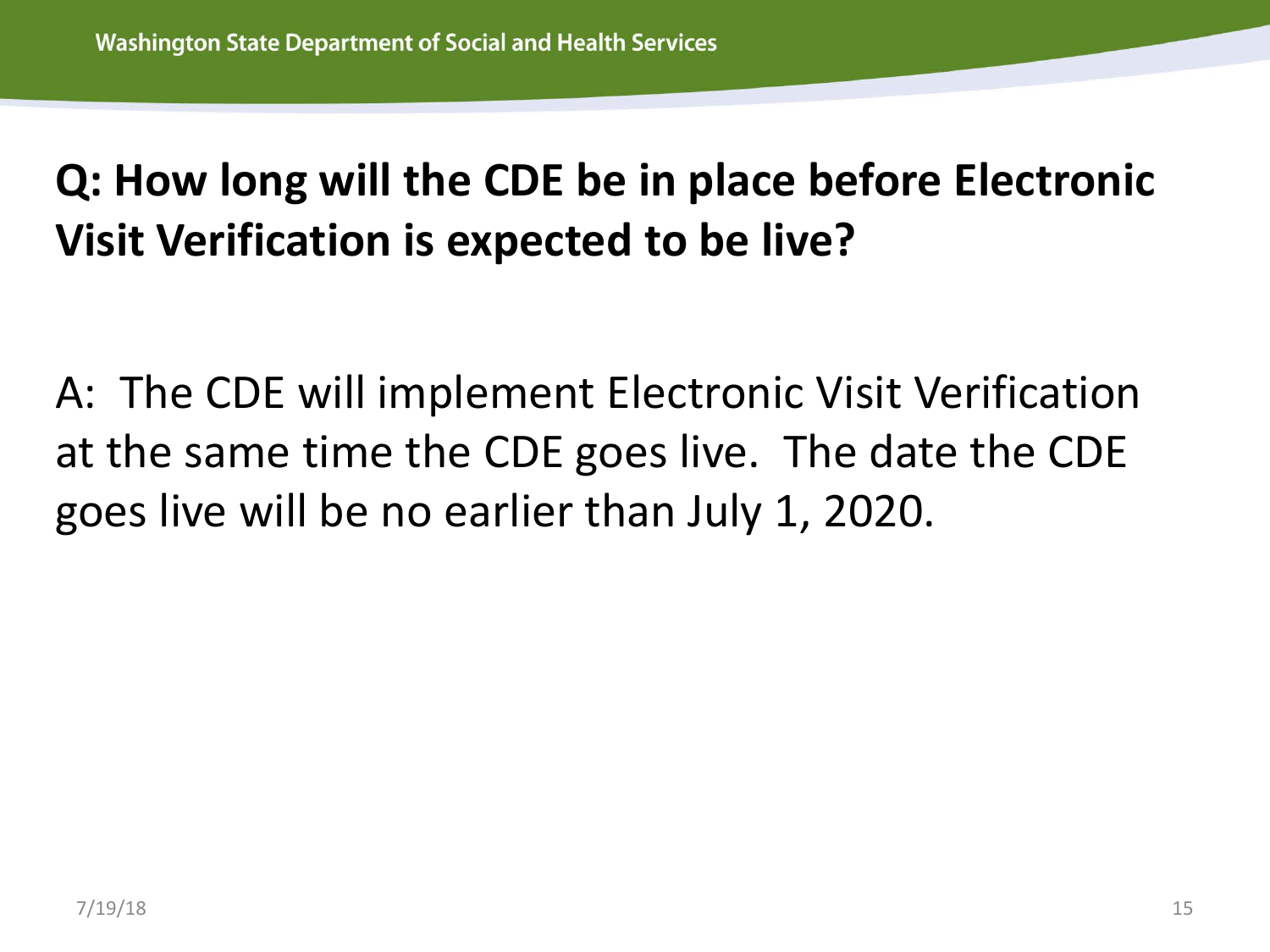#### **Q: When Electronic Visit Verification is implemented who will manage that and who will grant exceptions?**

A: The CDE will manage Electronic Visit Verification. There will be no exceptions to the requirement to use Electronic Visit Verification. This is a federal requirement that Washington must implement for all in-home personal care providers. The CDE can make adjustments to an IP's EVV record if the IP's record contains an error or omission.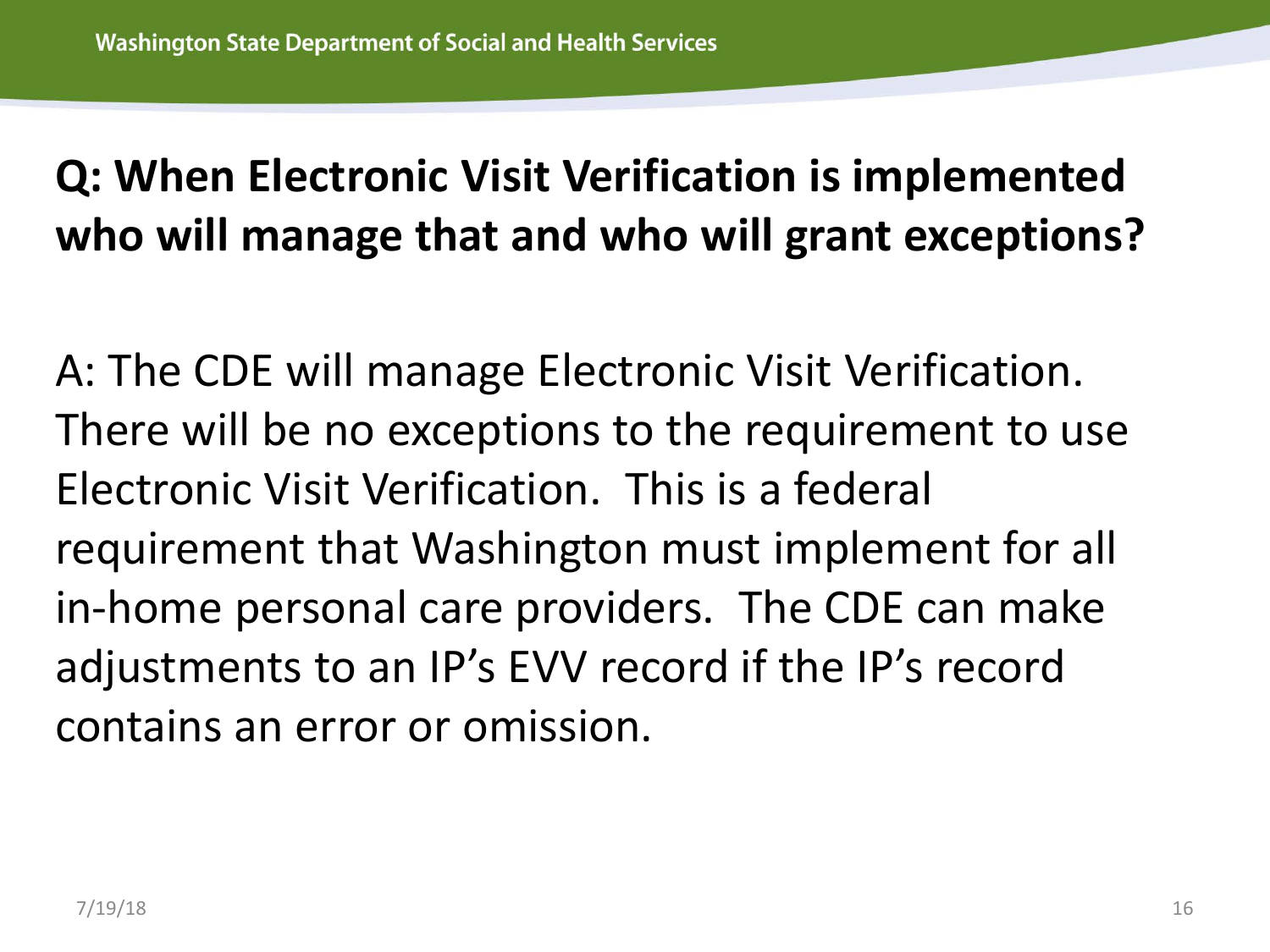#### **Q: Is this CDE is only for IP contracts? Will professional contracts still be handled internally?**

A: IPs will no longer have contracts. They will become employees of the CDE. IP contracts will end at the time that the IP is hired by the CDE.

Other contract types, such contracts with DDA behavior consultants or AAA home delivered meal vendors, will continue to be handled in the local offices.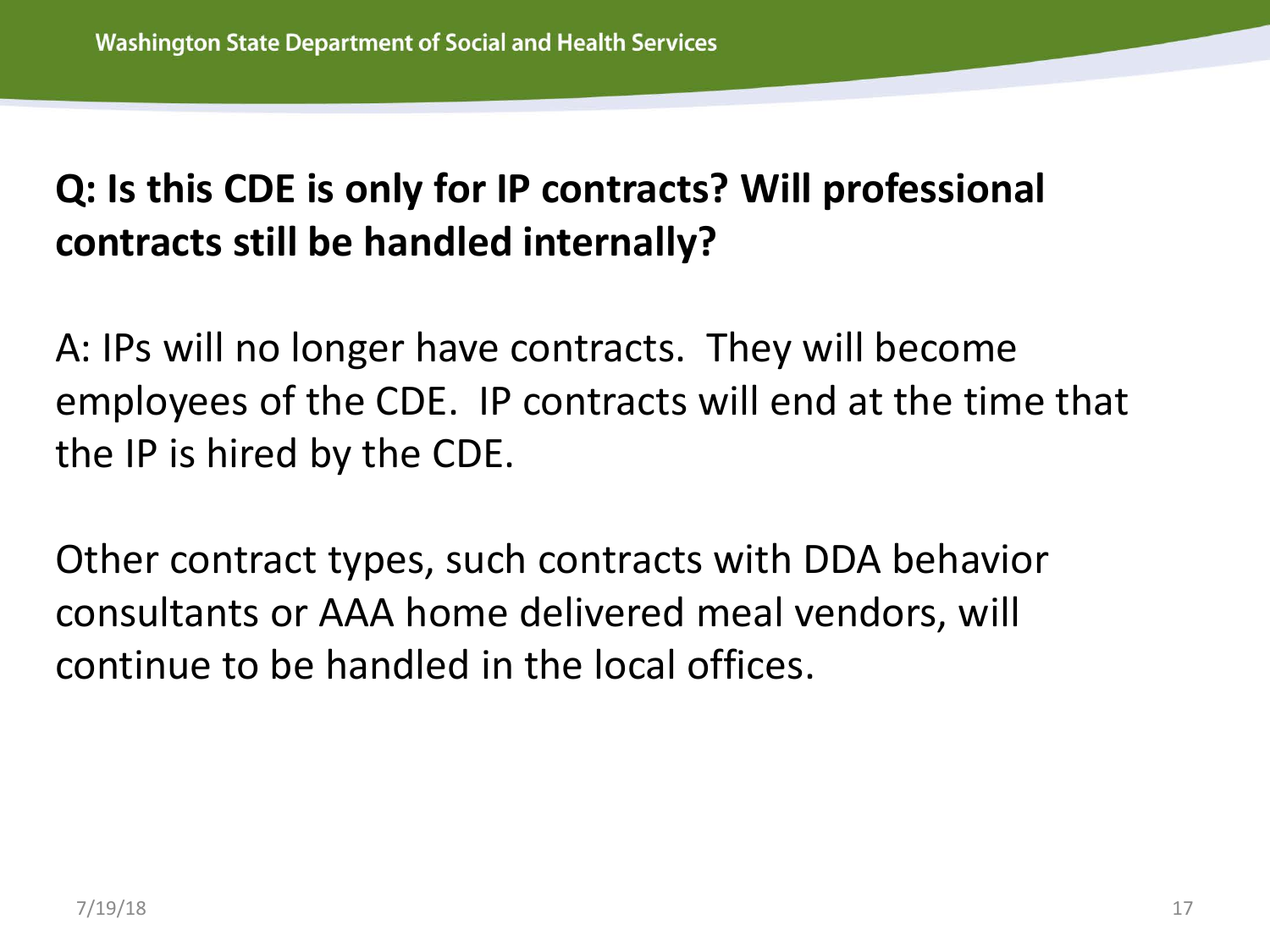#### **Q: Will the disqualifying crimes on a background check be the same with the new CDE?**

A: Yes. Disqualifying crimes are defined in state statute. They were not changed when the bill authorizing the CDE was enacted. The CDE will be required to follow the state statute.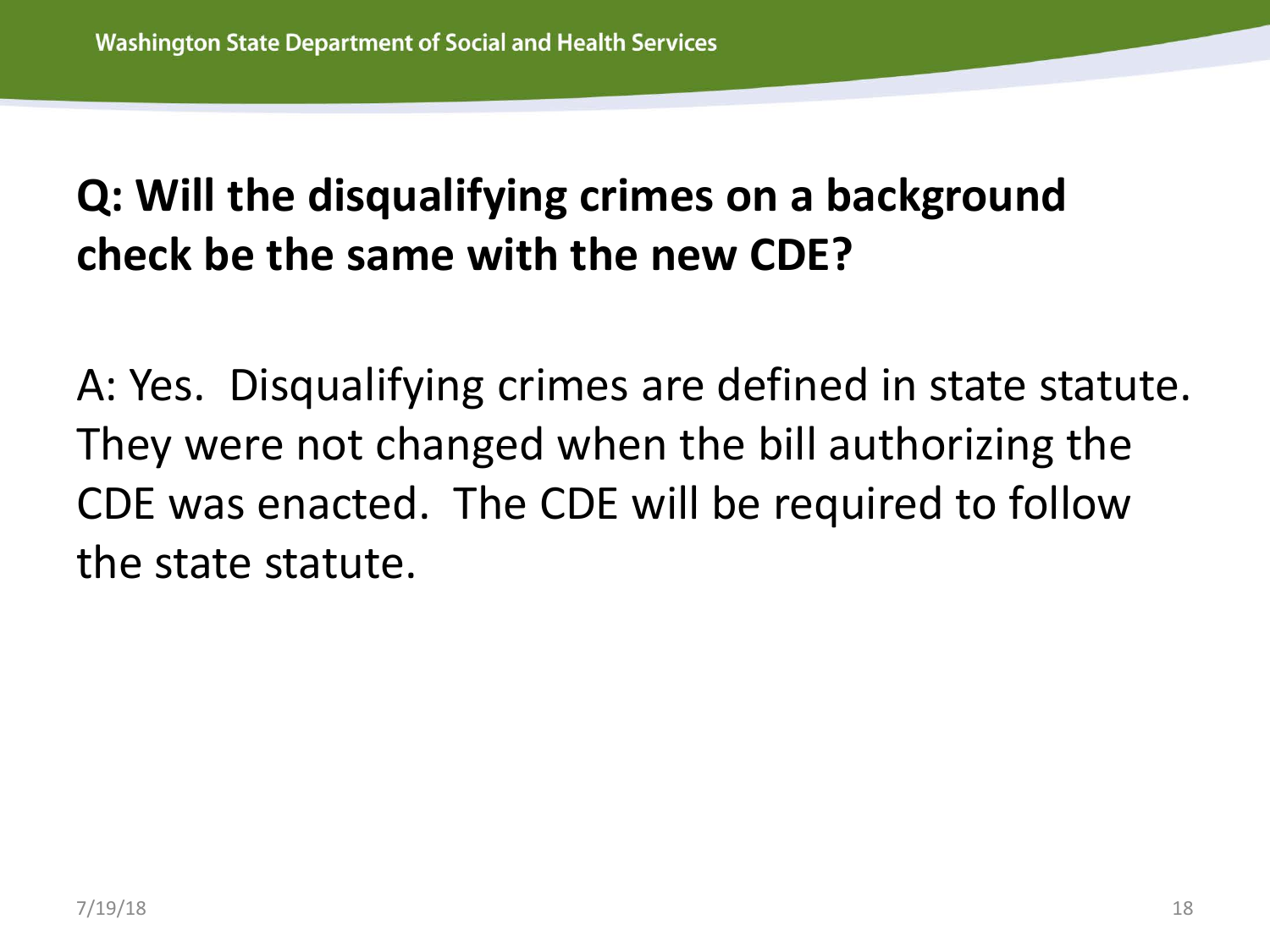#### **Q: How will Character, Competency, and Suitability reviews be handled for those with findings on their background?**

A: Character , Competency and suitability reviews will be conducted by the CDE. DSHS and AAA staff are required to let the CDE know of any concerns they may have about the IP's ability to meet the client's care needs or any health and safety concerns.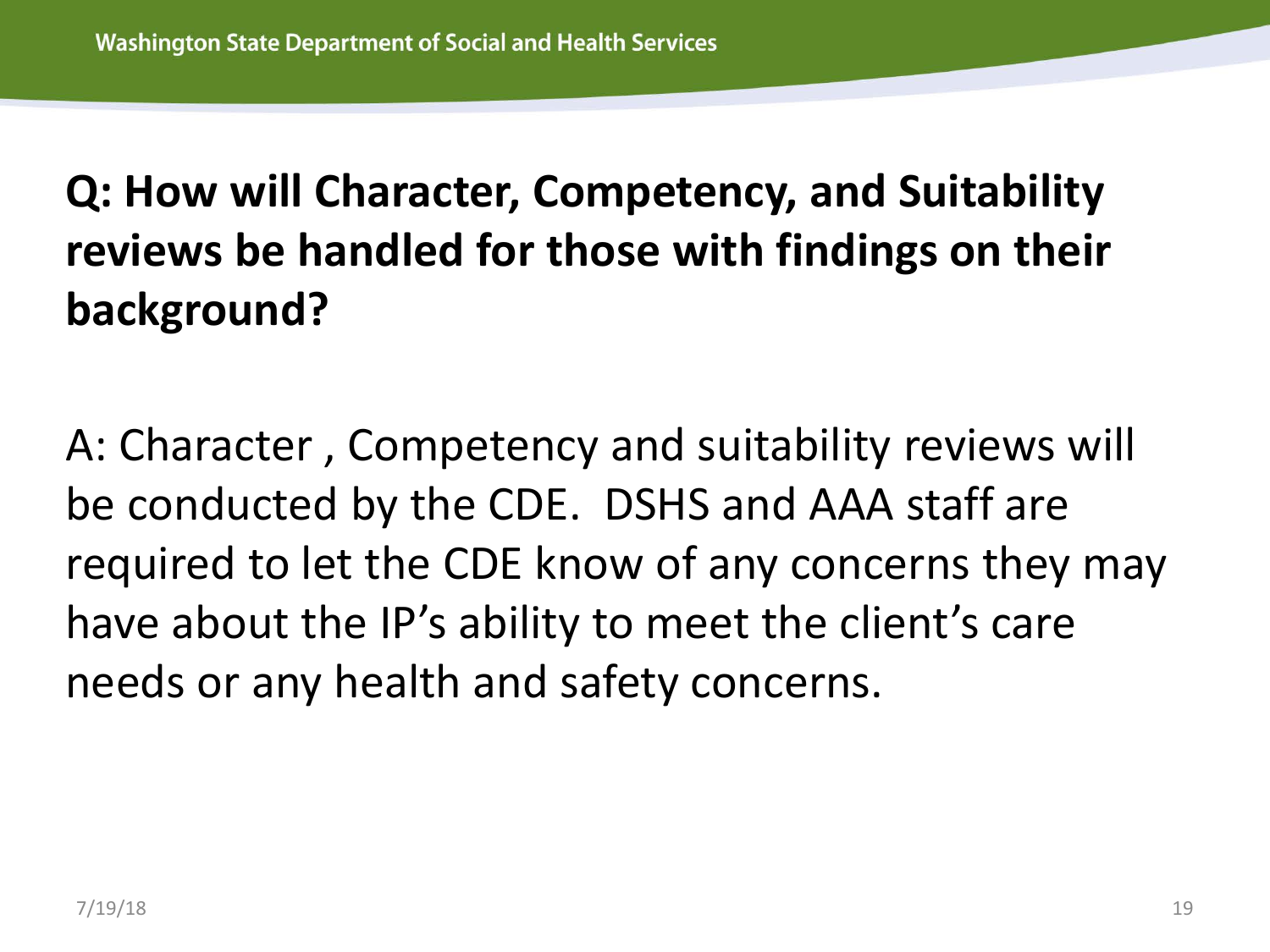#### **Q: Will authorizations in CARE be assigned to "CDE" as if it were an agency?**

A: Yes. After the assessment is complete, the case manager will authorize the hours to the CDE rather than to the individual provider. The CDE will then work with the client to allocate hours between multiple providers if there is more than one and to manage work week limits and overtime utilization.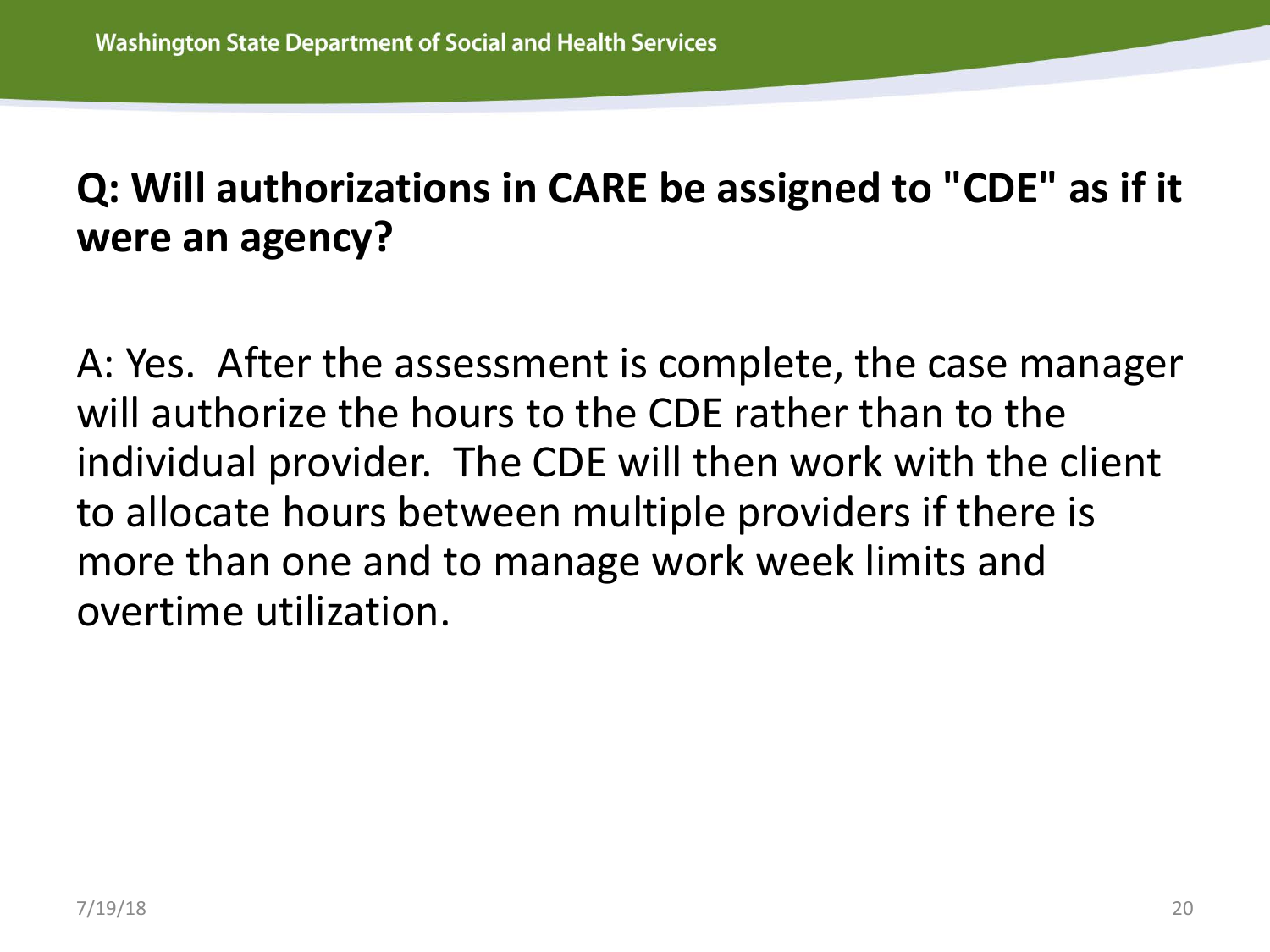### Questions?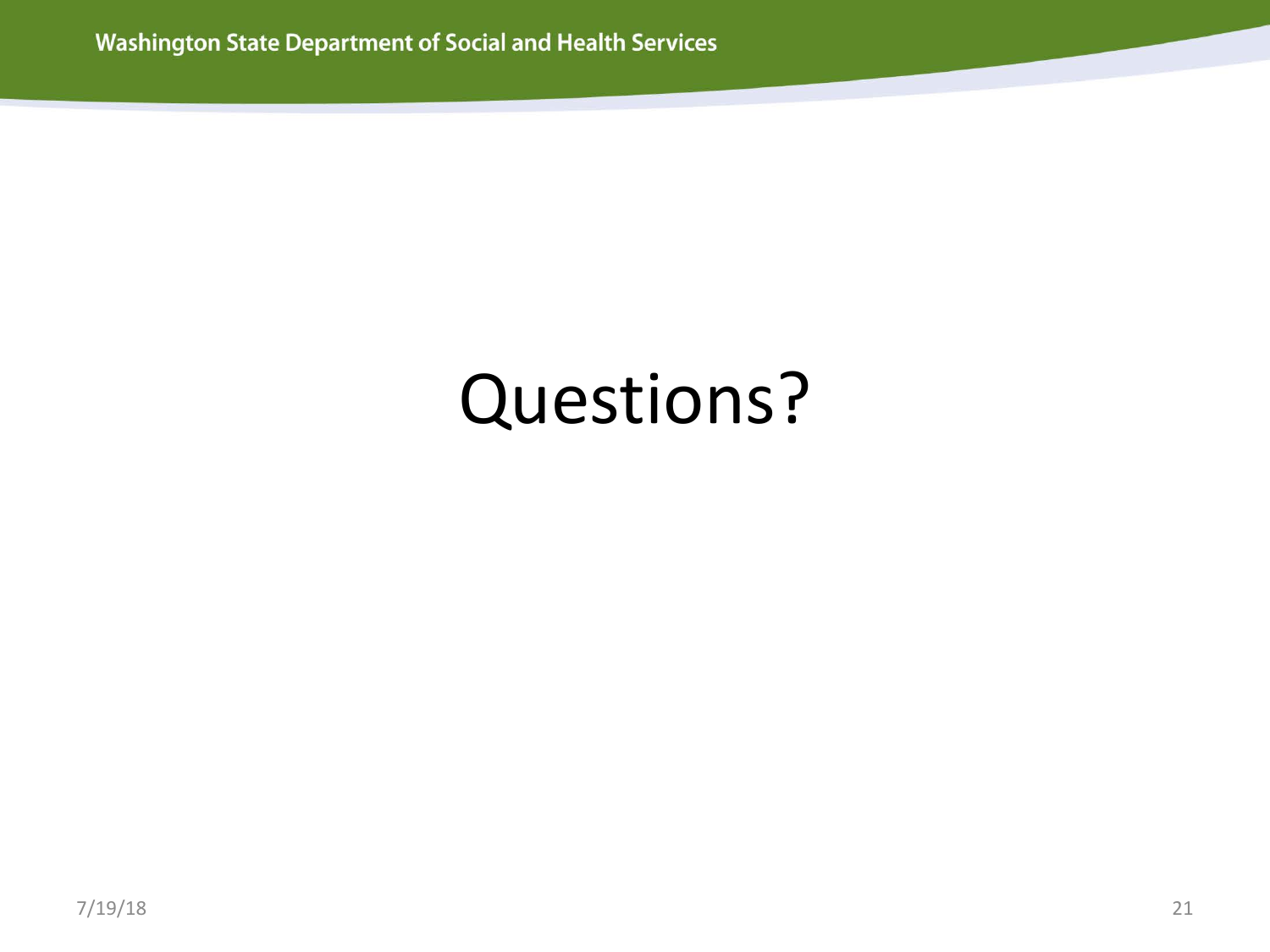### Stay Connected

• Sign up for GovDelivery:

[https://public.govdelivery.com/accounts/WADSHSALTSA/subscri](https://public.govdelivery.com/accounts/WADSHSALTSA/subscriber/new) ber/new

Select *Consumer Directed Employer* under "News and Resources"

• Visit the Website:

<https://www.dshs.wa.gov/altsa/cde>